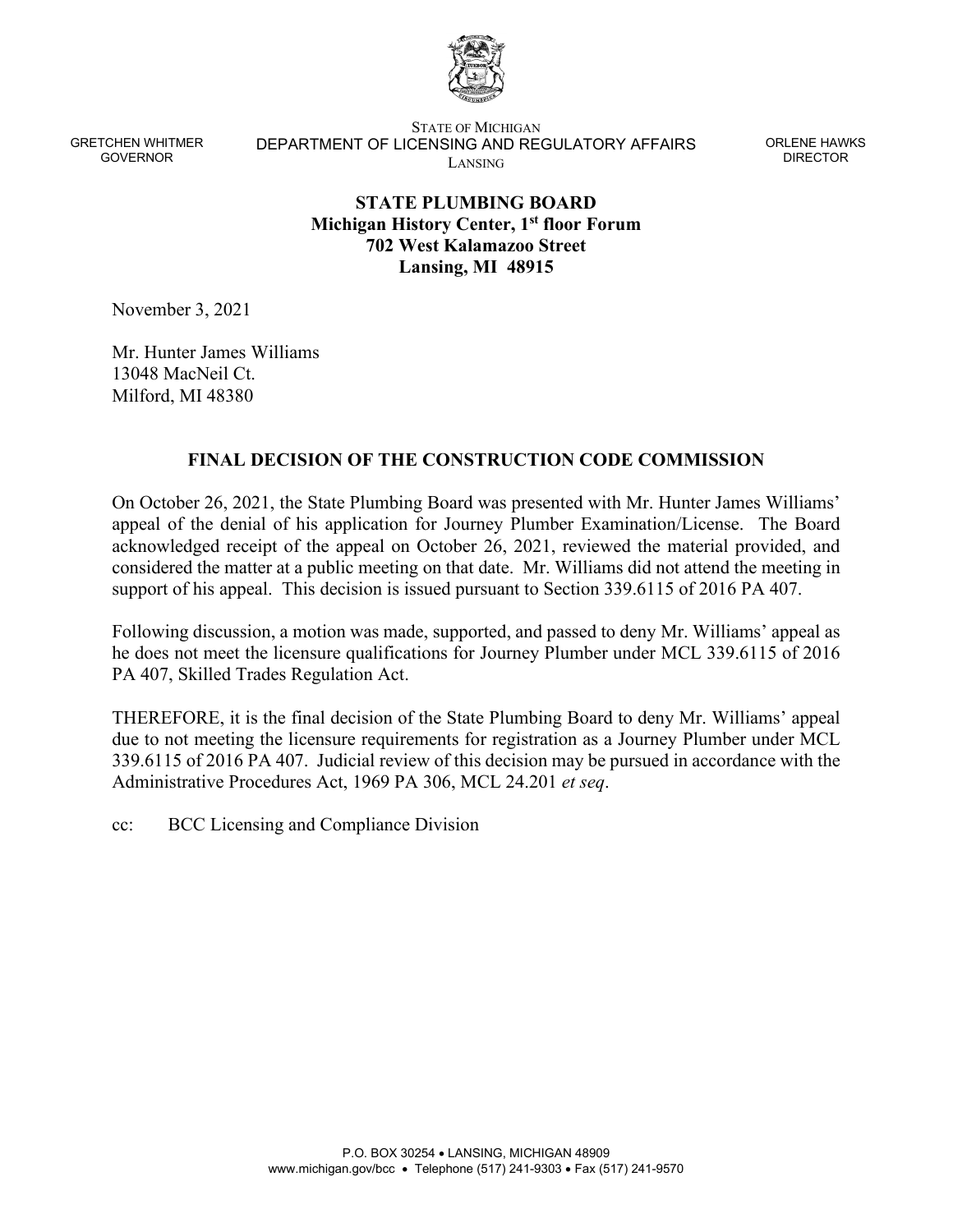

STATE OF MICHIGAN DEPARTMENT OF LICENSING AND REGULATORY AFFAIRS LANSING

ORLENE HAWKS DIRECTOR

# **STATE PLUMBING BOARD Michigan History Center, 1st floor Forum 702 West Kalamazoo Street Lansing, MI 48915**

November 3, 2021

Mr. Joshua VanBeek 10249 Lynwood Ln Zeeland, MI 49464

#### **FINAL DECISION OF THE CONSTRUCTION CODE COMMISSION**

On October 26, 2021, the State Plumbing Board was presented with Mr. Joshua VanBeek's appeal of the denial of his application for Master Plumber Examination/License. The Board acknowledged receipt of the appeal on October 26, 2021, reviewed the material provided, and considered the matter at a public meeting on that date. Mr. VanBeek did not attend the meeting in support of his appeal. This decision is issued pursuant to Section 339.6113 of 2016 PA 407.

Following discussion, a motion was made, supported, and passed to deny Mr. VanBeek's appeal as he does not meet the licensure qualifications for Journey Plumber under MCL 339.6113 of 2016 PA 407, Skilled Trades Regulation Act.

THEREFORE, it is the final decision of the State Plumbing Board to deny Mr. VanBeek's appeal due to not meeting the licensure requirements for registration as a Master Plumber under MCL 339.6113 of 2016 PA 407. Judicial review of this decision may be pursued in accordance with the Administrative Procedures Act, 1969 PA 306, MCL 24.201 *et seq*.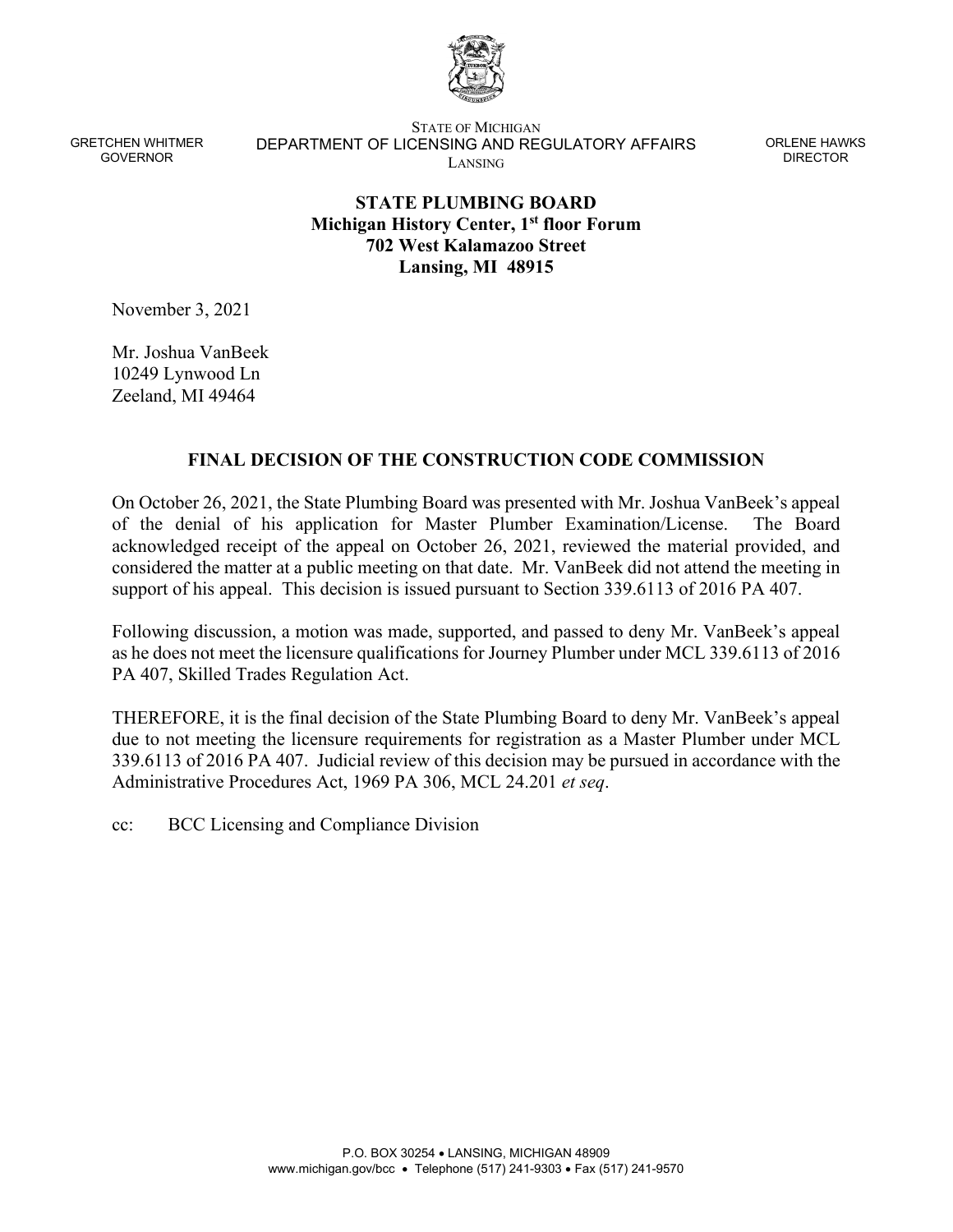

STATE OF MICHIGAN DEPARTMENT OF LICENSING AND REGULATORY AFFAIRS LANSING

ORLENE HAWKS DIRECTOR

# **STATE PLUMBING BOARD Michigan History Center, 1st floor Forum 702 West Kalamazoo Street Lansing, MI 48915**

November 3, 2021

Mr. Andrew Sipley 2238 Antrim Ct. Davison, MI 48423

#### **FINAL DECISION OF THE CONSTRUCTION CODE COMMISSION**

On October 26, 2021, the State Plumbing Board was presented with Mr. Andrew Sipley's appeal of the denial of his application for Journey Plumber Examination/License. The Board acknowledged receipt of the appeal on October 26, 2021, reviewed the material provided, and considered the matter at a public meeting on that date. Mr. Sipley did not attend the meeting in support of his appeal. This decision is issued pursuant to Section 339.6115 of 2016 PA 407.

Following discussion, a motion was made, supported, and passed to deny Mr. Sipley's appeal as he does not meet the licensure qualifications for Journey Plumber under MCL 339.6115 of 2016 PA 407, Skilled Trades Regulation Act.

THEREFORE, it is the final decision of the State Plumbing Board to deny Mr. Sipley's appeal due to not meeting the licensure requirements for registration as a Journey Plumber under MCL 339.6115 of 2016 PA 407. Judicial review of this decision may be pursued in accordance with the Administrative Procedures Act, 1969 PA 306, MCL 24.201 *et seq*.